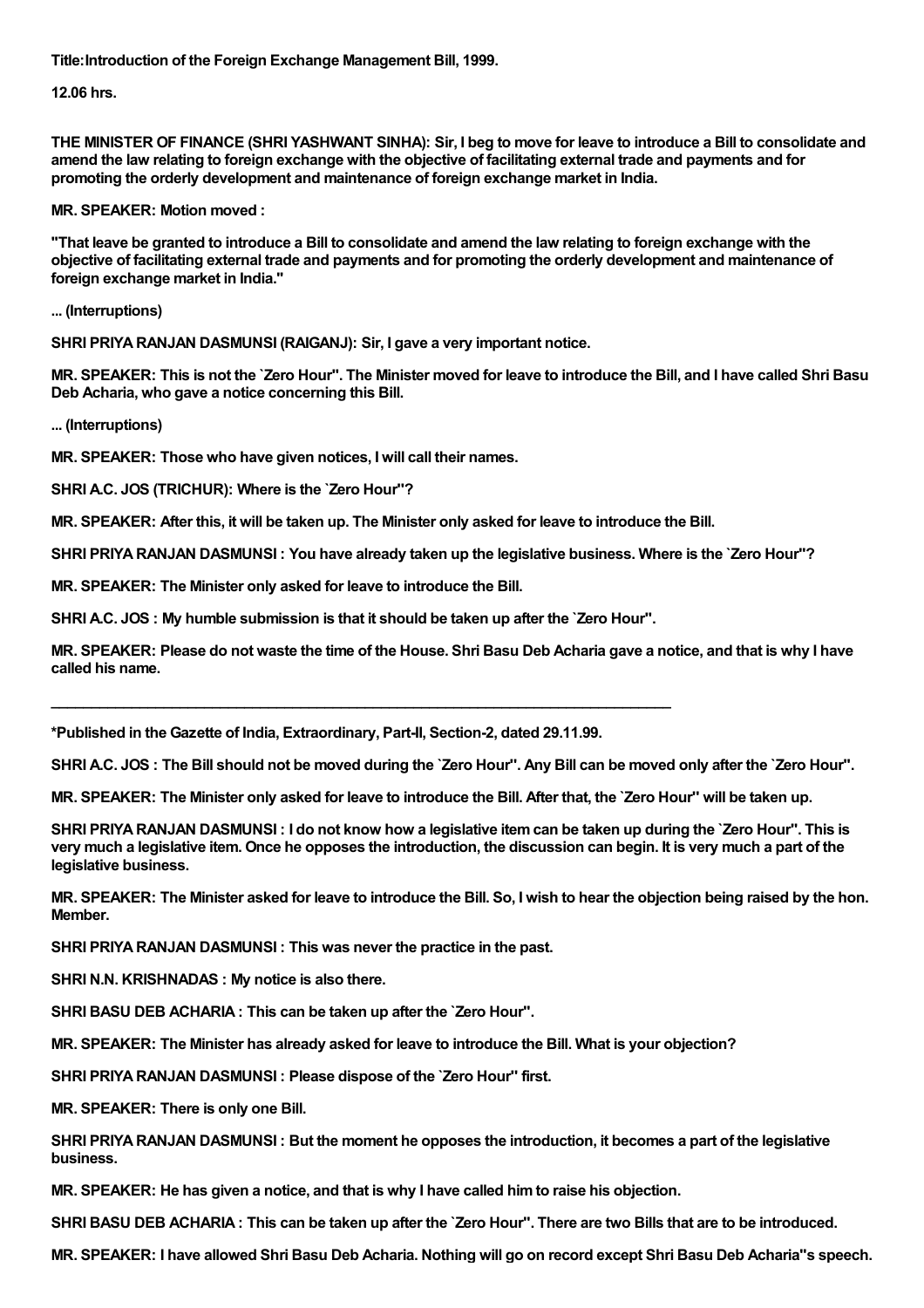## **(Interruptions)\***

MR. SPEAKER: He has given the notice. That is why, I have called his name. It is only an introduction of the Bill.

,他们的人们也不能在这里,他们的人们也不能在这里,他们的人们也不能在这里的人们,他们的人们也不能在这里的人们,他们的人们也不能在这里的人们,他们的人们也不能在这

## **\*Not Recorded.**

**SHRI BASU DEB ACHARIA: Introduction of the Bill is always done after the `Zero Hour''.**

**\_\_\_\_\_\_\_\_\_\_\_\_\_\_\_\_\_\_\_\_\_\_\_\_\_\_\_\_\_\_\_\_\_\_\_\_\_\_\_\_\_\_\_\_\_\_\_\_\_\_\_\_\_\_\_\_\_\_\_\_\_\_\_\_\_\_\_\_\_\_\_\_\_\_\_\_**

**SHRI RUPCHAND PAL (HOOGLY): I have also given the notice.**

**SHRI BASU DEB ACHARIA: Anumber of Members have given notices on this. ... (Interruptions)**

SHRI A.C. JOS: The `Zero Hour" is always taken up after the Question Hour. I am not questioning your decision.

MR. SPEAKER: Please take your seat because that is a courtesy. When the Speaker is speaking, you are also speaking. I am vielding to you, but you are not vielding to the Chair"s observations. The Minister has already asked for leave to **introduce the Bill.**

**SHRI BASU DEB ACHARIA: He has not introduced the Bill.**

**MR. SPEAKER: Shri Basu Deb Acharia, what is this?**

यह अच्छा पैक्टिस है। आप पहले बैठ जाइये।

There is also another Bill, and that can be taken up after the the `Zero Hour". The Minister has already asked for leave to introduce this Bill. Since Shri Basu Deb Acharia gave a notice, I am hearing his objection at the introductory stage. The **second one can be taken up after the `Zero Hour''.**

## **... (Interruptions)**

SHRI A.C. JOS: It is a bad precedent. Immediately after the Question Hour, maybe after laying the Papers on the Table, the `Zero Hour" is taken up. The Chair has permitted the Minister to move the Bill. I am not questioning your decision, but **it creates a bad precedent.**

**MR. SPEAKER: Please understand that previously also, this practice is there. What is this, Shri Jos?**

**SHRI BASU DEB ACHARIA: Sir, I have given notice to oppose this Foreign Exchange Management Bill, 1999.**

My point of opposition to this Bill is for the reason that by bringing this particular piece of legislation, the Government wants to repeal the existing Foreign Exchange Regulation Act. This proposal was made long back in 1993 and this was because of the liberalisation policy initiated by the then Government in 1991. The main reason behind repealing the existing Act is to allow the hawala operators to continue with the black money -- thousand crores of black money which is there in our country -- transactions. If this Bill is enacted and passed by this House, then there would be a scope to **siphon off the black money.**

What are the defects in the existing Foreign Exchange Regulation Act? Now, this Foreign Exchange Regulation Act is proposed to be split into two parts. One Bill, the Money Laundering Bill, has already been introduced in the last Session **of Parliament and the present Bill is being proposed to be introduced today.**

Sir. I do not find any reason and sufficient ground for repealing the existing Act. This Act. if properly implemented, is sufficient to take care of the persons who are involved in black money transactions. There are a number of cases in our **country where operators of black money and violators of FERAhave gone scot free.**

What is the purpose of repealing this Act? Why does the Government want to repeal the existing Act and want to bring in a new Bill in its place? Would this proposed new Bill prevent siphoning off the foreign exchange or the money which is now there in the black market? This Bill would not be able to prevent such things. Rather this would help hawala operators and the black marketers. That is the reason why I am opposing this Bill. This Bill is not in the interest of our **country.**

**MR. SPEAKER: Now, the hon. Minister.**

**SHRI N.N. KRISHNADAS : Sir, I have given notice.**

**MR. SPEAKER: I have received only one notice and that is of Shri Basu Deb Acharia.**

**SHRI RUPCHAND PAL (HOOGLY): Sir, I have given a notice ... (Interruptions)**

**MR. SPEAKER: All right. I amallowing Shri N.N.Krishnadas.**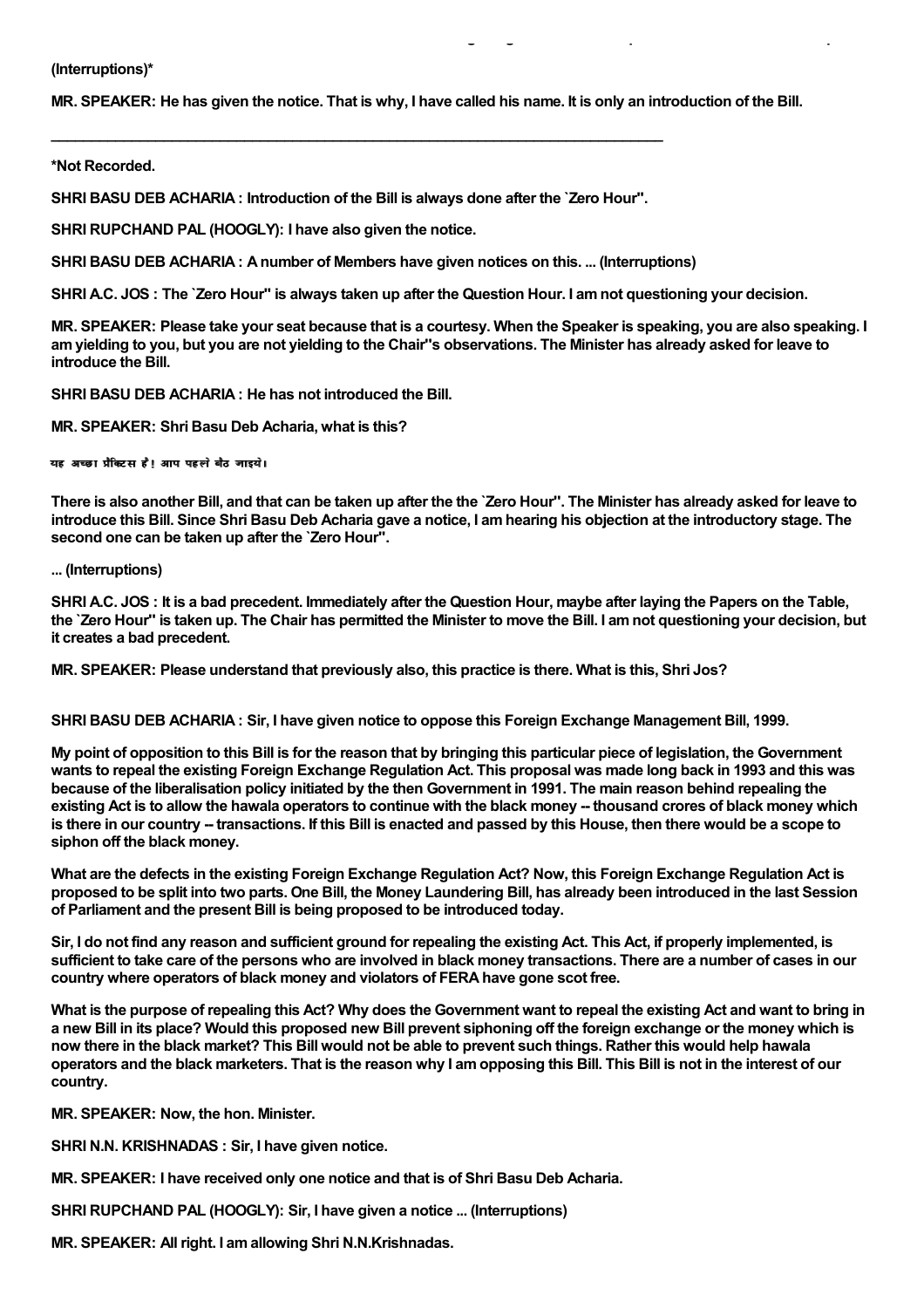**SHRI RUPCHAND PAL : Sir, I have also given a notice ... (Interruptions)**

SHRI PRIYA RANJAN DASMUNSI: Sir, there are several notices in the `Zero Hour". Sir, I plead before you ... **(Interruptions)**

**MR. SPEAKER: Now, I have allowed Shri N.N.Krishnadas.**

SHRI PRIYA RANJAN DASMUNSI: There are important issues to be taken up during the `Zero Hour" ... (Interruptions) You **can take up the `Zero Hour'' after disposing of this matter ... (Interruptions)**

**MR. SPEAKER: After this I will take up the `Zero Hour''.**

**... (Interruptions)**

SHRI PRIYA RANJAN DASMUNSI: Sir, it was to be taken up after the submission by Shri Basu Deb Acharia. That is over **now ... (Interruptions)**

**MR.SPEAKER: There are two other Members also. They have given notice.**

**... (Interruptions)**

SHRI PRIYA RANJAN DASMUNSI: Sir, I am sorry to say that the whole purpose of the `Zero Hour'' is being diluted ... **(Interruptions) It is not correct.**

**MR. SPEAKER: Shri N.N.Krishnadas please.**

**... (Interruptions)**

SHRI PRIYA RANJAN DASMUNSI: Mr. Speaker, Sir, `Zero Hour'' is not dealt with in this way ... (Interruptions) I have never seen in this House that the purpose of the `Zero Hour'' is being diluted in this way ... (Interruptions)

**SHRI V.M. SUDHEERAN (ALLEPPEY): Sir, you are totally wrong ... (Interruptions)**

**SHRI PRIYARANJAN DASMUNSI: Sir, we want zero hour. ...(Interruptions)**

**MR. SPEAKER: Shri Krishnadas.**

**SHRI A.C. JOS (TRICHUR): Sir, you are setting a very bad precedent. ...(Interruptions)**

SHRI PRIYA RANJAN DASMUNSI: Sir, the hon. Members who gave notice have every right to raise their issues. The **importance of zero hour cannot be diluted in this manner. ...(Interruptions)**

**SHRI RUPCHAND PAL : I fully agree with him, Sir.**

**MR. SPEAKER: Shri Dasmunsi, please cooperate with the Chair. You have already taken up the issue. Please understand.**

**... (Interruptions)**

डॉ. रघूबंश प्रसाद सिंह (वैशाली) : अध्यक्ष महोदय, कवैश्चन ऑवर के बाद ज़ीरो ऑवर लिया जाना चाहिये और इससे पहले कोई बिज़नैस लिये जाने से ज़ीरो ऑवर का महत्व खत्म हो जाता है। इसलिये इस परिपाटी का अनुपालन किया जाना चाहिये। (व्यवधान) ...

**MR. SPEAKER: Nothing will go on record.\***

 $\overline{a}$ ध्यक्ष महोदय : आप बैठ जाइये।

**Shri Krishnadas please.**

SHRI N.N. KRISHNADAS (PALGHAT): Sir, I rise to oppose the Bill to consolidate and amend the law relating to foreign exchange with the objective of facilitating external trade and payments and for promoting the orderly development and **maintenance of foreign exchange market in India, i.e., the Foreign Exchange Management Bill, 1999.**

Sir, the intention of Government behind introducing this Bill is not to ensure the interest of the people of our country. It is only for the interest of the black money operators and havala operators. This amendment would dilute the existing FERA **law. It goes totally against the best interest of the economy of our country.**

**Sir, once again, I register my opposition to introduce this Bill at the introductory stage.**

**\* Not Recorded.**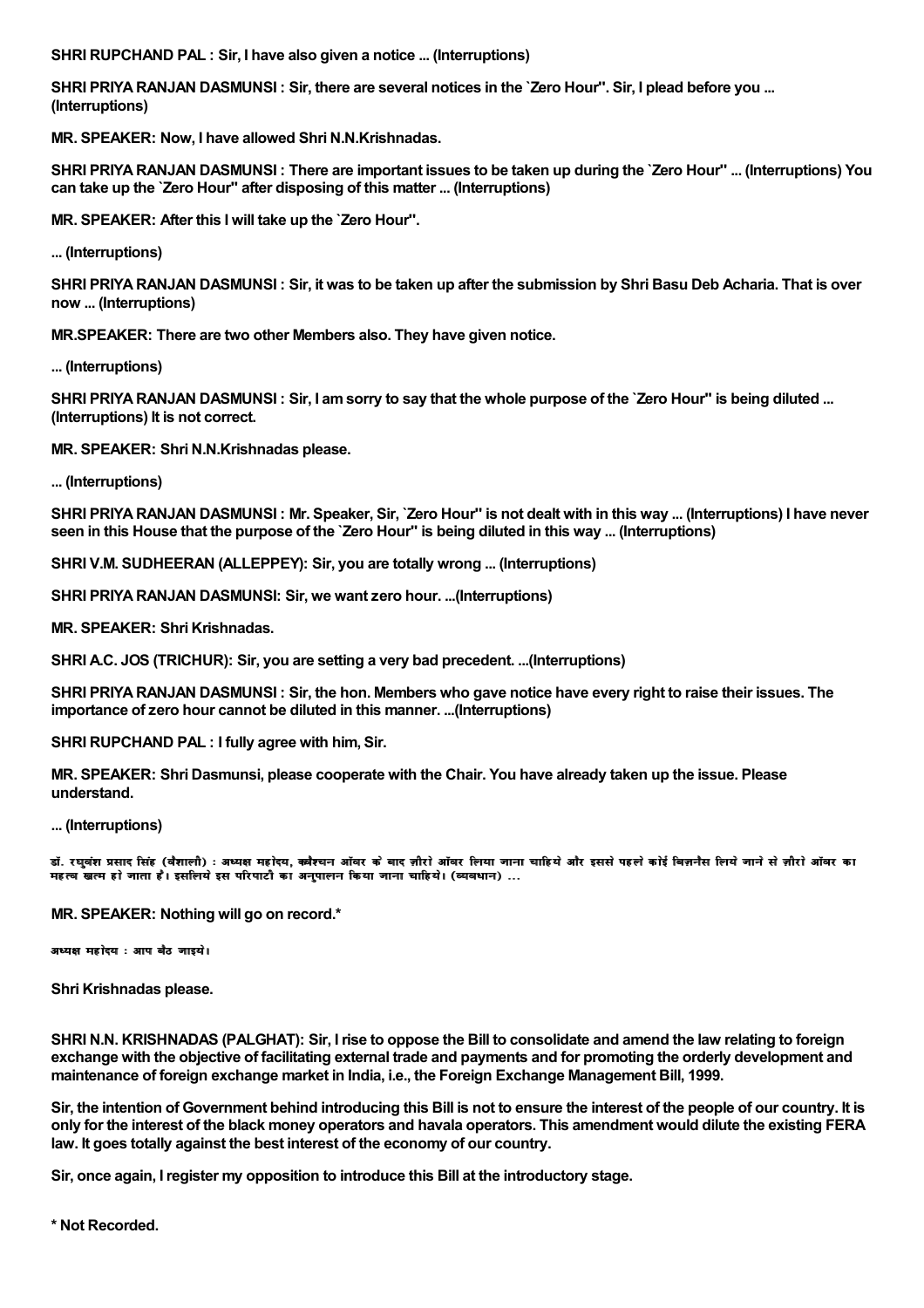SHRI RUPCHAND PAL: Sir, I have my objection at the stage of introduction of this Bill. This is a new Lok Sabha. There are about 259 newly elected Members, and the Standing Committee, in relation to FEMA, had given its report in the 12th **Lok Sabha... (Interruptions)...Sir, this is very important. Please listen to me.**

**MR. SPEAKER: I amalways listening to you but you are not listening to me.**

**SHRI RUPCHAND PAL : Sir, I amalways doing that or at least, trying to do.**

Sir, this is a new Lok Sabha and there are no less than 259 newly elected Members, and the Standing Committee in relation to the FEMA had submitted its report on 23rd April, 1999 in the 12th Lok Sabha, just three days before the 12th Lok Sabha was dissolved. But unfortunately, the report of the Standing Committee, as it used to be, was never circulated to the Members of the 12th Lok Sabha. Nor has it been circulated to the new Members who do not have any idea at all **about the purpose of this Bill. This is my first point.**

Secondly, when this Bill was examined by the Standing Committee, there had been certain things that the Government was to give its observation. The previous Government of 12th Lok Sabha and this Government are two different Governments. And, this new Government has come up with a new legislation which has got far-reaching consequences for the country. I am asking the legitimate competence of the Government at this stage and confining my argument only to the legislative competence. But this Government is basing its plea that `all these recommendations were given in the **previous Lok Sabha by the previous Government, and they must have recommended or taken up certain** recommendations, or part of the recommendations. We do not have any idea about the provisions accepted by the **previous Government.''**

So, we are totally in confusion about the purpose of this Bill, about the competence of this Government and about the legislative competence of this particular Bill. So, I demand that the Members should be supplied with the copies of the report of the Standing Committee as also the response of the previous Government with regard to that particular report **before this Bill is introduced.**

SHRI VARKALA RADHAKRISHNAN (CHIRAYINKIL): Sir. I have also given a notice, and I may also be allowed to speak... **(Interruptions)**

**SHRI MOINUL HASSAN (MURSHIDABAD): Hon. Speaker, Sir, I object to the introduction of the proposed Foreign** Exchange Management Bill on the following grounds. I would like to take only three-four minutes for my two-three points.

Firstly, by replacing FERA with FEMA, the Government wants to give up all intentions of regulating the foreign exchange **in the country. It would also dilute the control the RBI exercises over foreign investment.**

Secondly, the said Bill is a very clear assurance to foreign investors that their investment will be protected.

Thirdly, the proposed Bill would be a blessing to the foreign exchange racketeers especially, the hawala operators and **inter-country hawala payment would no longer be an offence.**

**Finally, moreover, the Government''s claimthat the position of India''s foreign exchange reserves is at present** satisfactory is not tenable. In fact, India"s current account deficit is staggering at 3.5 per cent of the GDP. The deficit is covered through a net private transfer of foreign exchange but the proposed Bill would simply destabilize the process of **private transfer.**

**For these reasons, I would like to oppose the introduction of this Bill.**

SHRI YASHWANT SINHA: Sir, I had the notice of the hon. Members, through you, opposing the introduction of this piece of legislation. I have gone through the rules and I have gone through Kaul and Shakdher"s Practice and Procedure of Parliament. I find that the only ground on which the introduction of a legislation can be opposed is the legislative **competence of this House.**

A number of issues have been raised here by hon. Members. But only one Member has questioned the legislative competence of this House and that too on the ground that this is a new Lok Sabha and therefore whatever happened in the Twelfth Lok Sabha is of no consequence. I cannot find myself in agreement with that point of view. This Bill was introduced in the Twelfth Lok Sabha. If it was beyond the legislative competence of this House, it could not have been **entertained by the Twelfth Lok Sabha.**

As far as the Standing Committee procedure is concerned, that is an issue on which you will decide after the introduction **of the Bill. So, that issue is not relevant at this point of time.**

The other issues which relate to the merits of this legislation are issues that this House, I am sure, will discuss when we come to the consideration and passage of the Bill. But I would hasten to add that the point about foreign exchange is not valid. Today, this country has crossed the level of \$34 billion in terms of foreign exchange reserves, for the first time in its history. ... (Interruptions) Secondly, the hon. Member is not informed correctly, when he says that the current account deficit for the year 1998-99 is 3.5 per cent of the GDP. I have said in this House before - and I would like to repeat it - that it